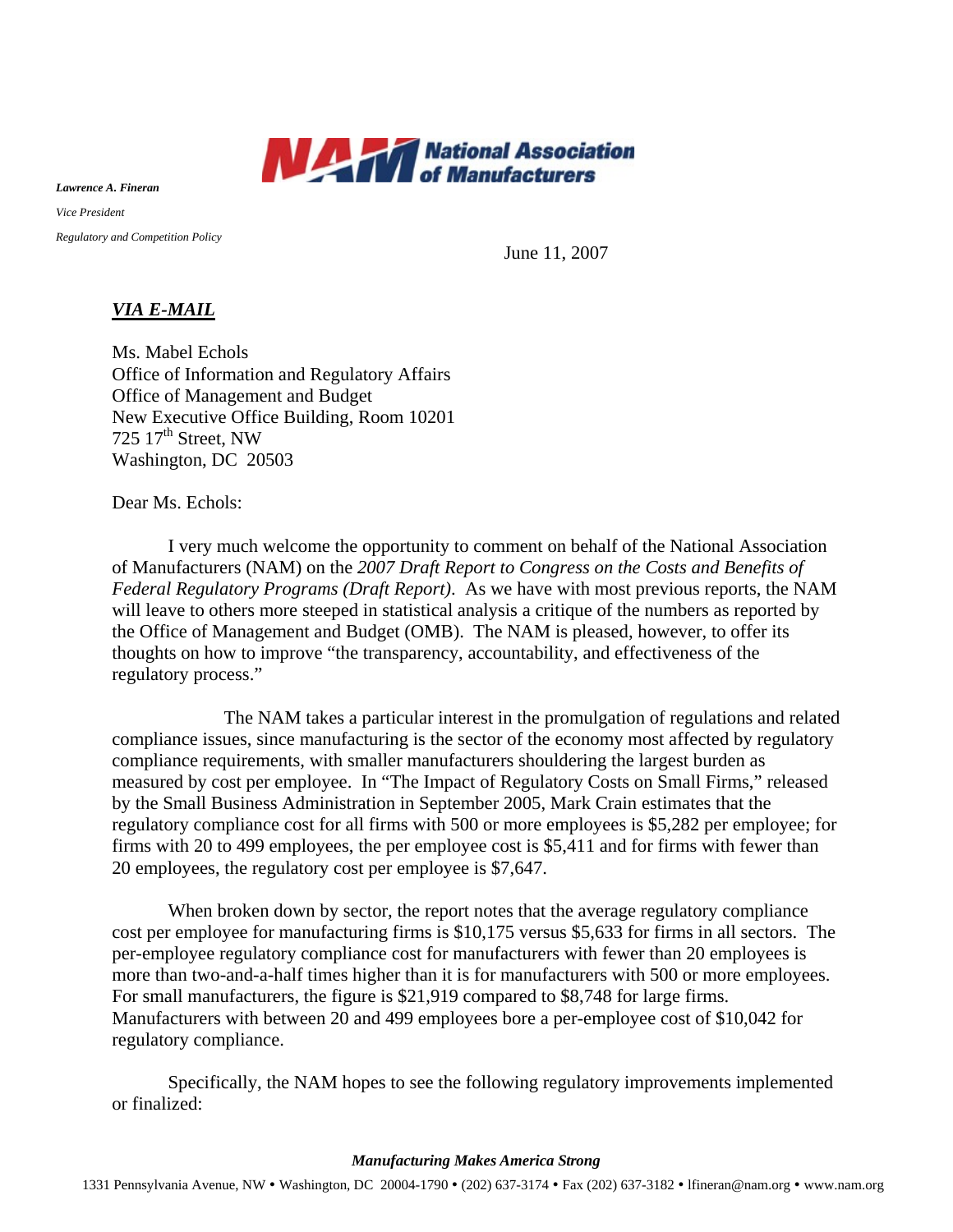June 11, 2007 Page 2

- **Finish the "List of 76".** On March 9, 2005, OMB's Office of Information and Regulatory Affairs (OIRA), released a final list of 76 regulatory improvements "particularly as they affect manufacturing" that was based on public nominations in response to an invitation in the *2004 Draft Report*. The NAM was pleased that many of its recommendations were included, and that of the seven major regulations highlighted in its submission, six were included on the list. Yet, more than two years later, a number of the 76 regulations remain to be acted upon. OIRA needs to provide a periodic update as to the status. The current update was only posted as a result of congressional pressure. Since it has been three years since the start of this project, OIRA needs to make clear that agencies are to finish their review as soon as possible if they have not already done so. To the extent that agencies have finished, OIRA needs to let the public know what was done or not done, when and why.
- **Information Quality Act (IQA) Correction Requests.** The Draft Report (at pp. 40-41) shows that agencies frequently fail to meet their deadlines for responding to requests for correction under the IQA (Section 515 of the Treasury and General Government Appropriations Act of 2001, P.L. 106-554). When agencies do respond, the response often is a denial or a deferral. *Id*. These facts raise the question of whether agencies are delaying responses and denying legitimate requests for correction because the agencies know that the Department of Justice (DOJ) maintains that the IQA is not subject to judicial review. To ensure that agencies respond appropriately to requests for correction, OIRA should create and post on its Web site a chart for tracking the status of requests for correction, noting whether the deadline was met and whether the request was granted, denied or not acted upon. This will enable stakeholders to determine how seriously agencies are taking their obligation to adhere to the IQA guidelines. In addition, OIRA should investigate the reasons for the delays in agency responses to correction requests and determine whether agencies are stalling. OIRA also should review agency deferrals and denials to determine whether they have a legitimate procedural or substantive basis. Perhaps most importantly, OMB should revisit with DOJ whether this Administration wants to continue to assert that agency decisions on requests for correction of information disseminated by the agencies are not subject to judicial review, thereby allowing agencies that issue erroneous information to be the final arbiter of the accuracy of the information. The experience of the Regulatory Flexibility Act (RFA, 5 U.S.C. Secs. 601-612), where agencies routinely maintained that its provisions did not apply until Congress explicitly made such assertions subject to judicial review, is instructive. Agencies are now much more thoughtful before making a determination that the RFA does not apply.
- **Small Business Liaisons.** While wanting to comply with a myriad of applicable regulations, small businesses in particular can find the process of learning what they need to do daunting. Agencies are already supposed to have a person or office to serve as a "one-stop" resource for smaller businesses but finding who or where that is is all too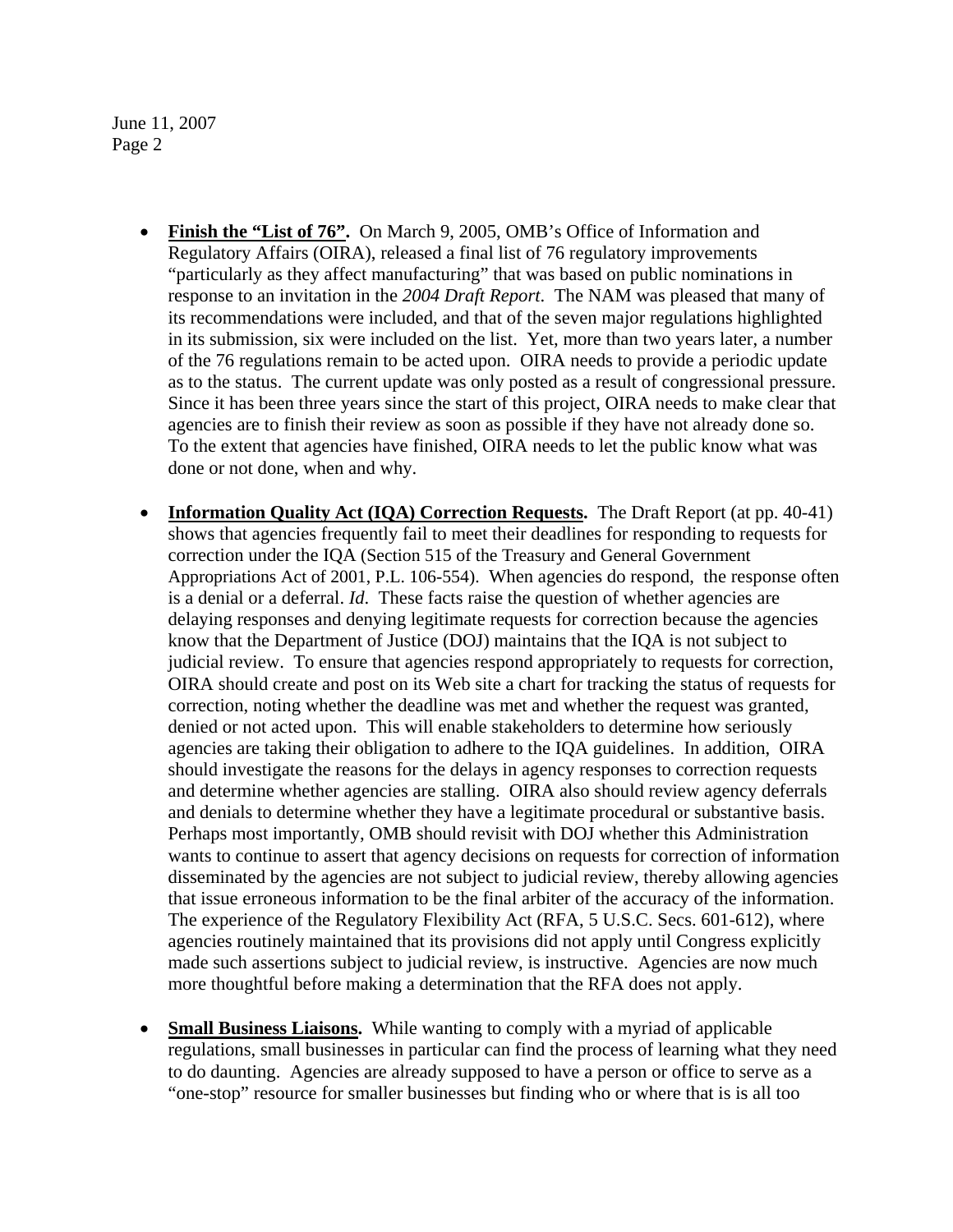June 11, 2007 Page 3

> often an intimidating and frustrating experience. The NAM encourages the Administration to make this a core function of the presidential appointee who will be responsible for compliance with regulatory statutes and executive orders under E.O. 12866 as amended.

- • **Letters Replacing Guidance Documents.** NAM member companies and associations are reporting an increasing use of letters from agencies in lieu of guidance documents. For example, a number of them have received letters from the Environmental Protection Agency's (EPA) Office of Pollution Prevention and Toxic Substances regarding Toxic Substance Control Act Inventory Update Reporting. Many of these letters conflict with each other and previously published agency guidance. When approached by one industry trade association regarding the content of one such letter, an agency employee replied that the position taken in the letter was consistent with what the office told other associations. It appears that the agency has inappropriately developed an unpublished, de-facto policy. If true, this appears to be an effort to evade the requirements of the Good Guidance Practices Bulletin. The NAM urges OMB to investigate and to make clear to agencies that guidance documents disguised as letters are subject to the January 18 Bulletin from OMB Director Portman.
- **Streamlining and Updating the Freedom of Information Act (FOIA).** The NAM is supporting S. 849, the OPEN Government Act, which would provide for more efficient and speedy handling of FOIA requests while maintaining the prohibition on disclosure of confidential and proprietary information. The NAM urges the Administration to work with Senators Patrick Leahy (D-VT) and John Cornyn (R-TX), as well as other congressional supporters, to help fashion a good bill that will be signed into law. Agencies, as always, have been and will be resistant to making FOIA procedures easier for requestors, so the leadership of OMB would be helpful and appreciated.
- **International Regulations and Trade.** As markets become more global, America's manufacturers are increasingly challenged to reconcile differences between U.S. technical requirements and regulatory policies and those developed by foreign governments and international standards bodies. In recent years, this challenge has become even more formidable because some trading partners, such as the European Union, are actively promoting their own technical standards as the only acceptable "international" standards. The NAM urges OMB and OIRA to encourage, where appropriate, international harmonization of technical standards and regulatory policies and more international outreach to advance that goal. At the same time, U.S. agencies need to work proactively to ensure that foreign governments do not use technical requirements and regulatory policies to advance narrow commercial goals or protect domestic industry. As a matter of policy, the United States should encourage its trading